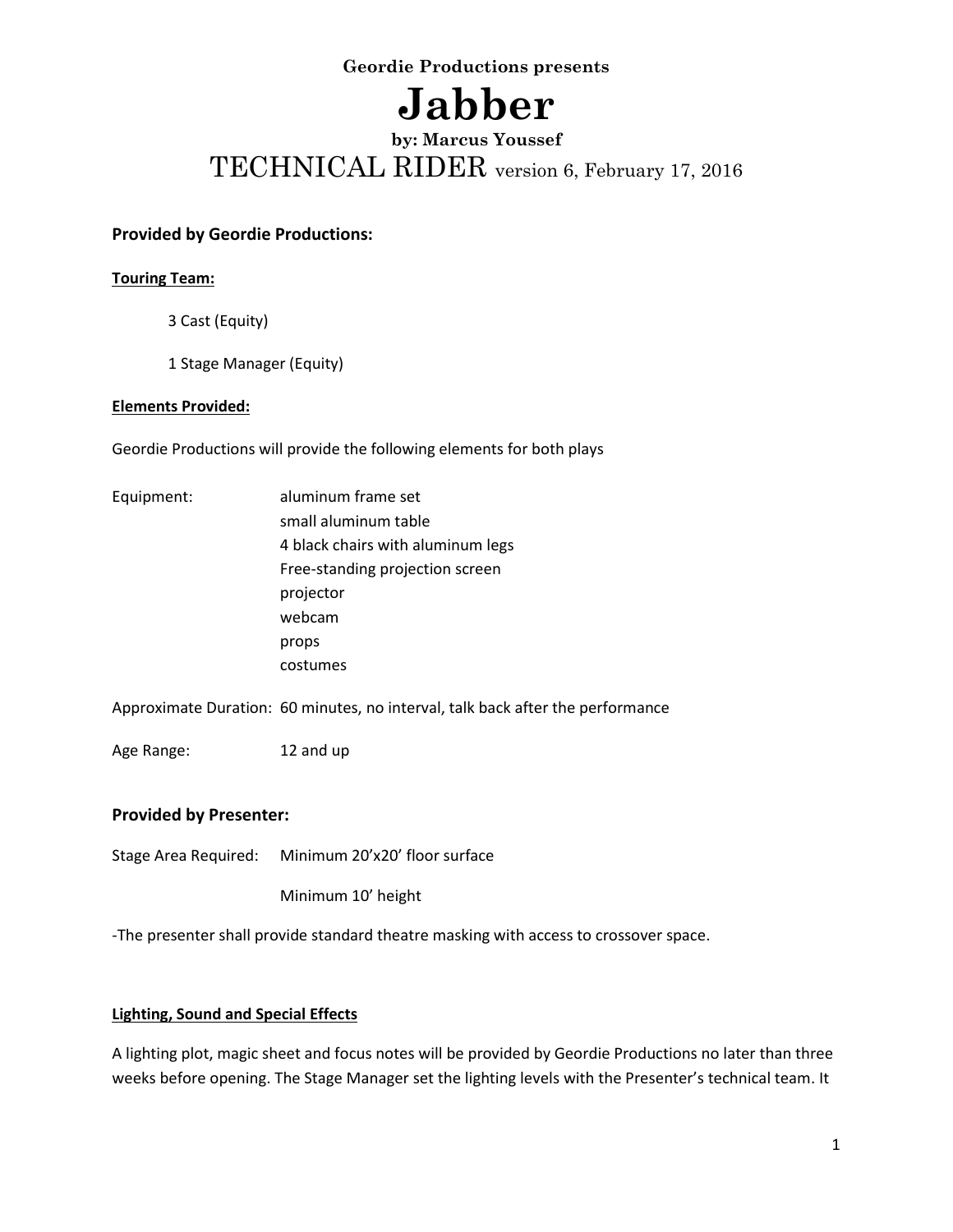### **Geordie Productions presents Jabber by: Marcus Youssef** TECHNICAL RIDER version 6, February 17, 2016

is understood that the Presenter will have a pre-hang and soft focus of the lighting done prior to Geordie Productions arrival in the space.

Geordie Productions will provide all the necessary sound and video cues to be run from our show laptop on **Q-Lab 3.1.14** through the presenter's sound system.

Geordie Productions will provide a projector and connector cable for the projector so that the technician can operate the projector from their position in the control booth (total distance up to 50ft, extensions possible up to 100ft). Geordie Productions will provide the appropriate USB cables (total distance up to 125ft) so that the technician can operate the webcam from the control booth.

#### **Set up Crew:**

Two technicians to help unload the van and set up

Additional technicians as required to hang and focus lights prior to arrival.

#### **Show Call Crew**:

1 member of technical staff to run lights

1 member of technical staff to run sound and projection from Q-Lab 3.1.14

#### **Communication:**

3 clearcoms in booth

#### **Wardrobe and Dressing Rooms:**

Geordie Productions requires the presenter to provide:

2 large dressing rooms, equipped with shower stall, toilet, sinks, make-up tables, mirrors and make-up lights;

1 smaller dressing room for stage management;

Fresh Water dispenser;

Access to clean, working laundry machine and dryer;

Access to iron, ironing board and steamer.